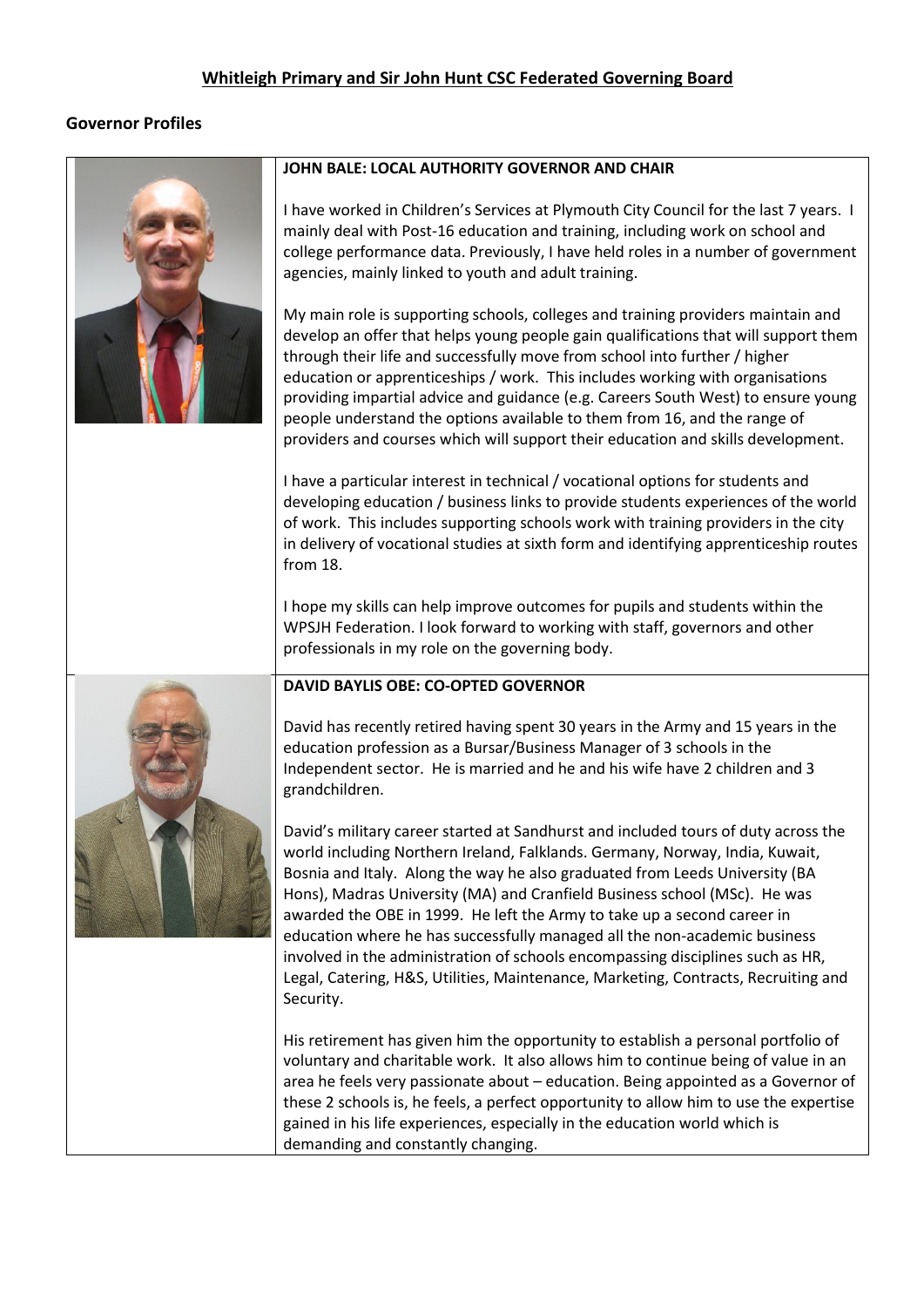

I worked at Sir John Hunt Community Sports College as a Professional Tutor from

**LYNDSAY CHELL: CO-OPTED GOVERNOR AND VICE CHAIR**

2012-2014. Previously I worked in several Plymouth schools as a Science teacher before taking on Head of Science at Kingsbridge Community College. My career has spanned 40 years much spent teaching in schools and field centres in London, Shrewsbury and finally Slapton.

I left Sir John Hunt to take a grandparent gap year in the Wirral where I developed links with an Under 5's urban farm in Birkenhead. However, I missed the South West and returned last year. I am passionate about education and still do some teacher training for Exeter University.

Now that I have more time I want to take on a different role as a Governor so that I can still make a difference and enable every child to achieve their best. **LAURA HILLARY: PARENT GOVERNOR (WHITLEIGH COMMUNITY PRIMARY SCHOOL)**



I have been a civil servant for 20 years working within the Department for Work and Pensions. My current role involves working with families, individuals and highly vulnerable people to provide support and advice, ensuring they are in the best possible position to make effective life changes and decisions. I liaise with various partners and agencies to establish information on behalf of our customers and work alongside agencies. I am used to dealing with different culture and religions. I am confident in dealing with mental health issues and have a broad understanding of the challenges faced by parents who have children with such issues. My job is demanding, challenging yet very rewarding.

I am always keen to make a difference and I believe that the role as a governor will allow me to draw on my experiences to support a happy and healthy school environment.

### **SOPHIE COCKS: CO-OPTED GOVERNOR**

I have over 11 years' experience of working in many roles as a HR Professional, as a HR Advisor, Strategic HR Business Partner and Change Advisor.

I have been lucky enough to always have a role which encompasses an organisations 'people' and to champion and support the development and progression of people, thus enabling organisations (and the people who make up those organisations), to thrive.

My experience has allowed me to gain insight and experience of many sectors, such as local government, manufacturing and healthcare. The educational sector is one which I have always wanted to know more about and have an impact upon, hence my aspiration to volunteer as a Governor. I always love a challenge and to keep myself busy, my education has had a lasting impact upon me in that experience and throwing yourself into something new (no matter how small) is what helps you grow and opens your eyes and mind to what is achievable.

I look forward to the journey ahead and how I can help ensure we have equality and inclusion for all pupils within the WPSJH Federation.